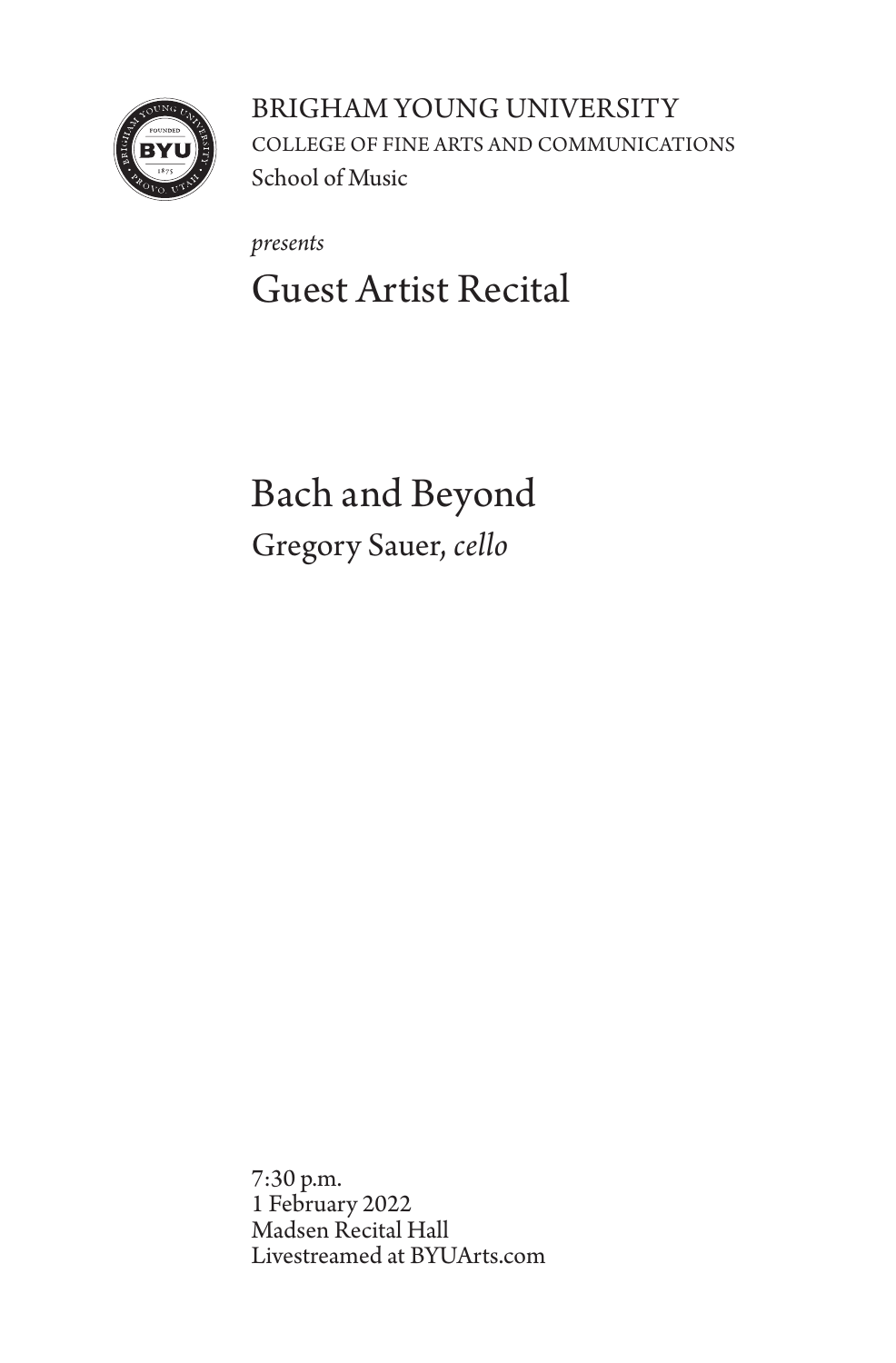Caprices, op. 25 Alfredo Piatti No. 11 in G Major (1822–1901) No. 8 in A Minor

Toccata Capricciosa Miklós Rózsa (1907–1995)

Omaramor Osvaldo Golijov (b. 1960)

## BRIEF PAUSE

Suite No. 2 in D Minor, BWV 1008 Johann Sebastian Bach<br>Prelude (1685–1750) Allemande Courante Sarabande Menuet I & II Gigue

Ciaconna from Partita in D Minor, BWV 1004

 $(1685 - 1750)$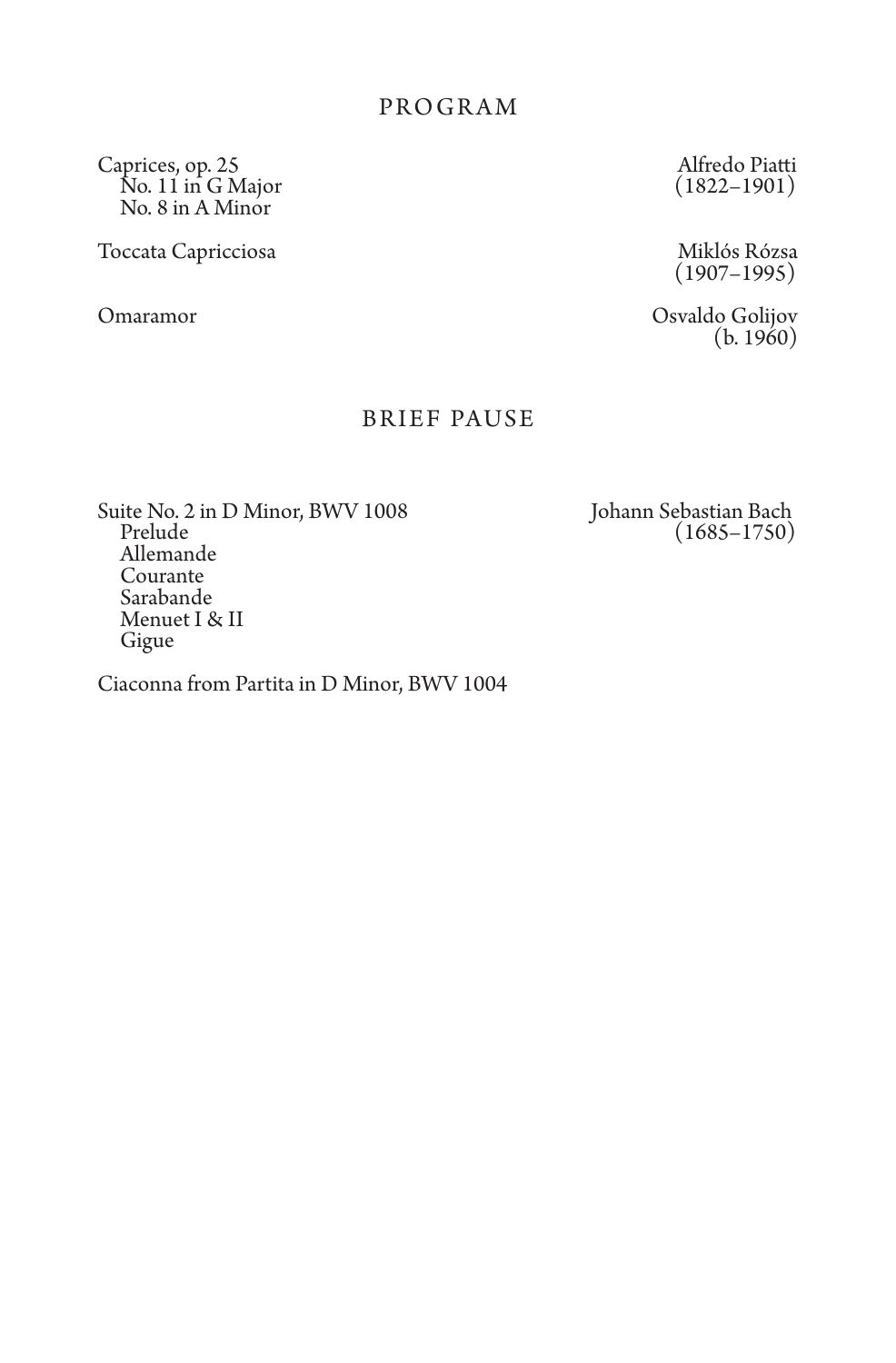## BIOGRAPHY

Professor of Cello, **Gregory Sauer** joined the College of Music in 2006. A native of Davenport, Iowa, Gregory Sauer attended the Eastman School of Music and the New England Conservatory. His principal teachers included Ada Marie Snyder, Charles Wendt, Paul Katz, Laurence Lesser, Bonnie Hampton and Colin Carr. For eleven years prior to his arrival at FSU Mr. Sauer taught at the University of Oklahoma, where he was named Presidential Professor (2005).

Praised for his versatility, Mr. Sauer performs in many different musical arenas. He has appeared in recital at the Old First Concert Series in San Francisco, the Crocker Art Museum in Sacramento, the Brightmusic Concert Series in Oklahoma City, at universities and schools of music such as the Blair School of Music at Vanderbilt, the Shepherd School at Rice University, the University of Iowa and the University of Tennessee, among many others. Mr. Sauer was a prizewinner in the Hudson Valley Philharmonic and Ima Hogg National competitions and has performed concertos with the Hudson Valley Philharmonic, the Houston Symphony, the New American Chamber Orchestra, the Quad City Symphony, Oklahoma City Philharmonic, the Columbus (GA) Symphony, the Tallahassee Symphony, and the Missoula Symphony, among others.

Mr. Sauer joined the Carpe Diem String Quartet in 2019, playing concerts in Carnegie Hall's Weill Recital Hall, Siena, Italy, and in the group's first China tour. Along with his brother, Thomas Sauer, he serves as co-Artistic Director of Chamber Music Quad Cities in their hometown of Davenport, Iowa. Other chamber music ventures have resulted in appearances at the Austin Chamber Music Center, the Snake River Music Festival, the Victoria Bach Festival, the Texas Music Festival, the Colorado Music Festival, and the Garth Newel Music Center. As a member of the Fidelio Quartet, a prizewinning group in the London International String Quartet Competition, he performed concerts in the UK, Germany, Italy, and the Tanglewood and Aspen Music Festivals.

In 2006, Mr. Sauer was appointed to the music faculty at Florida State University. Prior to that he taught eleven years at the University of Oklahoma, where he was named Presidential Professor. Other teaching/performing positions have been a visiting professorship at the University of California at Los Angeles, summer programs such as the Texas Music Festival, the Duxbury Music Festival, the Foulger International Music Festival, the Green Mountain Chamber Music Festival, Red Lodge Music Festival, and the Hot Springs Music Festival.

Mr. Sauer has recorded for MSR Classics, Harmonia Mundi, Albany, and Mark Records.